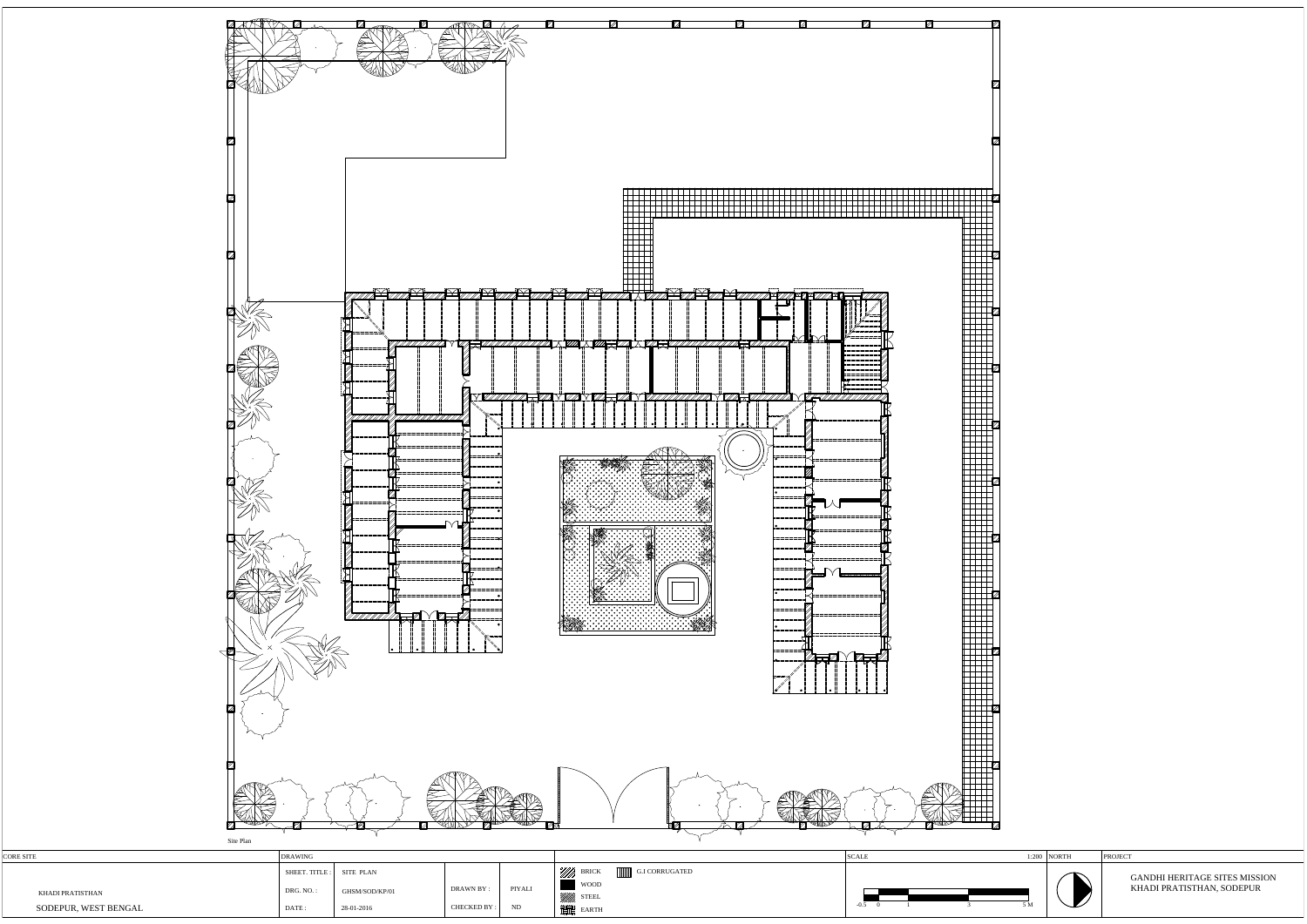PROJECT

| <b>CORE SITE</b>     | <b>DRAWING</b> |                                  |             |        |                                    | <b>SCALE</b> | $: 200$ NORTH |  |
|----------------------|----------------|----------------------------------|-------------|--------|------------------------------------|--------------|---------------|--|
|                      |                | SHEET. TITLE : GROUND FLOOR PLAN |             |        | Will BRICK<br>G.I CORRUGATED       |              |               |  |
| KHADI PRATISTHAN     | DRG. NO.:      | GHSM/SOD/KP/02                   | DRAWN BY :  | PIYALI | <b>WOOD</b><br>uum<br><b>STEEL</b> |              |               |  |
| SODEPUR, WEST BENGAL | DATE:          | 28-01-2016                       | CHECKED BY: | ND     | 譜 EARTH                            | $-0.5$<br>эM |               |  |

1:200 NORTH

GANDHI HERITAGE SITES MISSION KHADI PRATISTHAN, SODEPUR

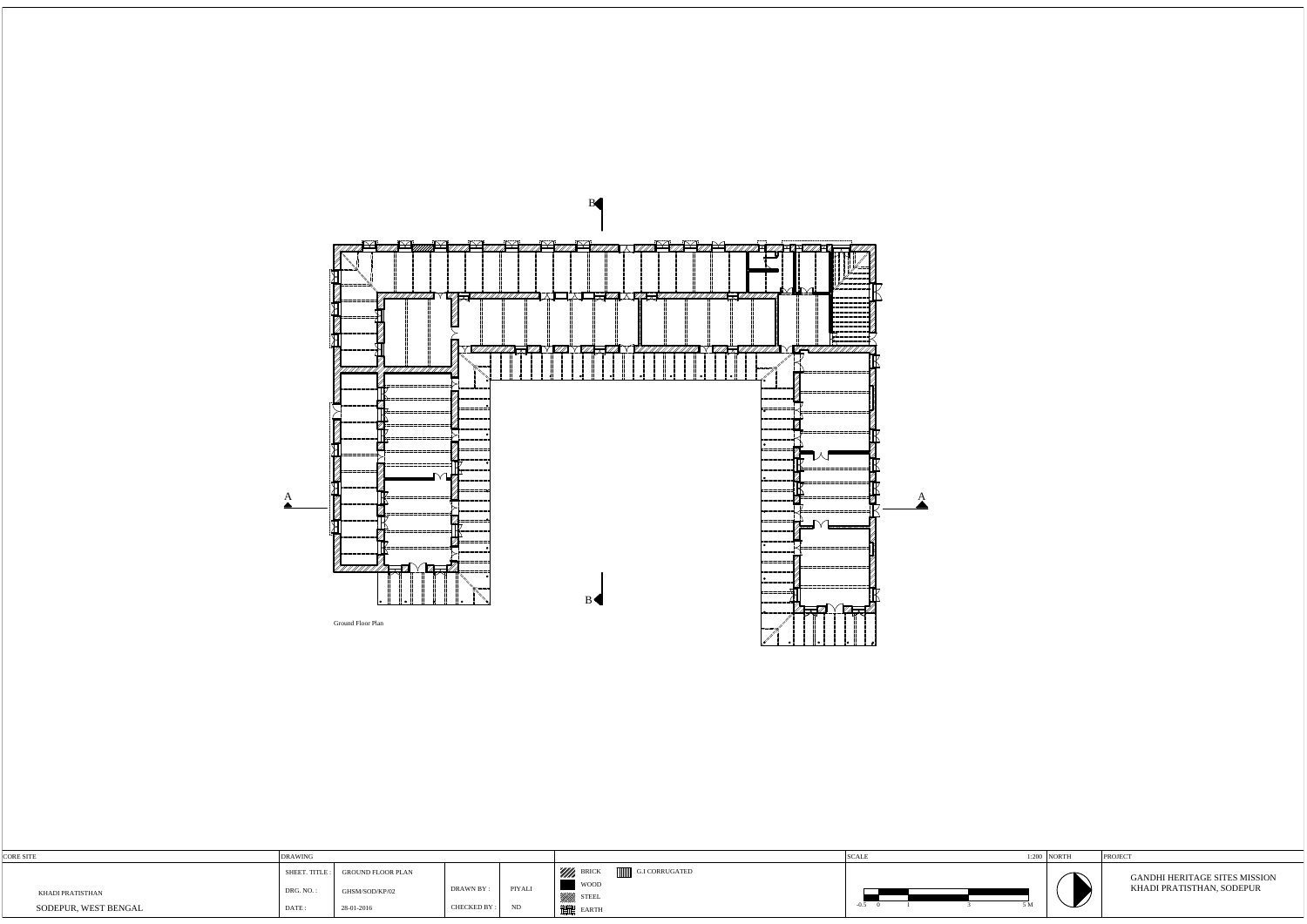

North Elevation

South Elevation

| CORE SITE                                | <b>IDRAWING</b>                           |                                                   |                                 |                 |                                                                      | <b>SCALL</b> | $1:100$ NORTH            | PROJECT                                                           |
|------------------------------------------|-------------------------------------------|---------------------------------------------------|---------------------------------|-----------------|----------------------------------------------------------------------|--------------|--------------------------|-------------------------------------------------------------------|
| KHADI PRATISTHAN<br>SODEPUR, WEST BENGAL | SHEET. TITLE:<br>DRG. NO.:<br><b>DATE</b> | <b>ELEVATIONS</b><br>GHSM/SOD/KP/03<br>28-01-2016 | <b>DRAWN BY:</b><br>CHECKED BY: | PIYALI<br>: IND | 'Illh<br>G.I CORRUGATED<br>woop<br>STEEL <sup>9</sup><br>ᅰ도<br>EARTH | $\sim$       | $\overline{\phantom{0}}$ | <b>GANDHI HERITAGE SITES MISSION</b><br>KHADI PRATISTHAN, SODEPUR |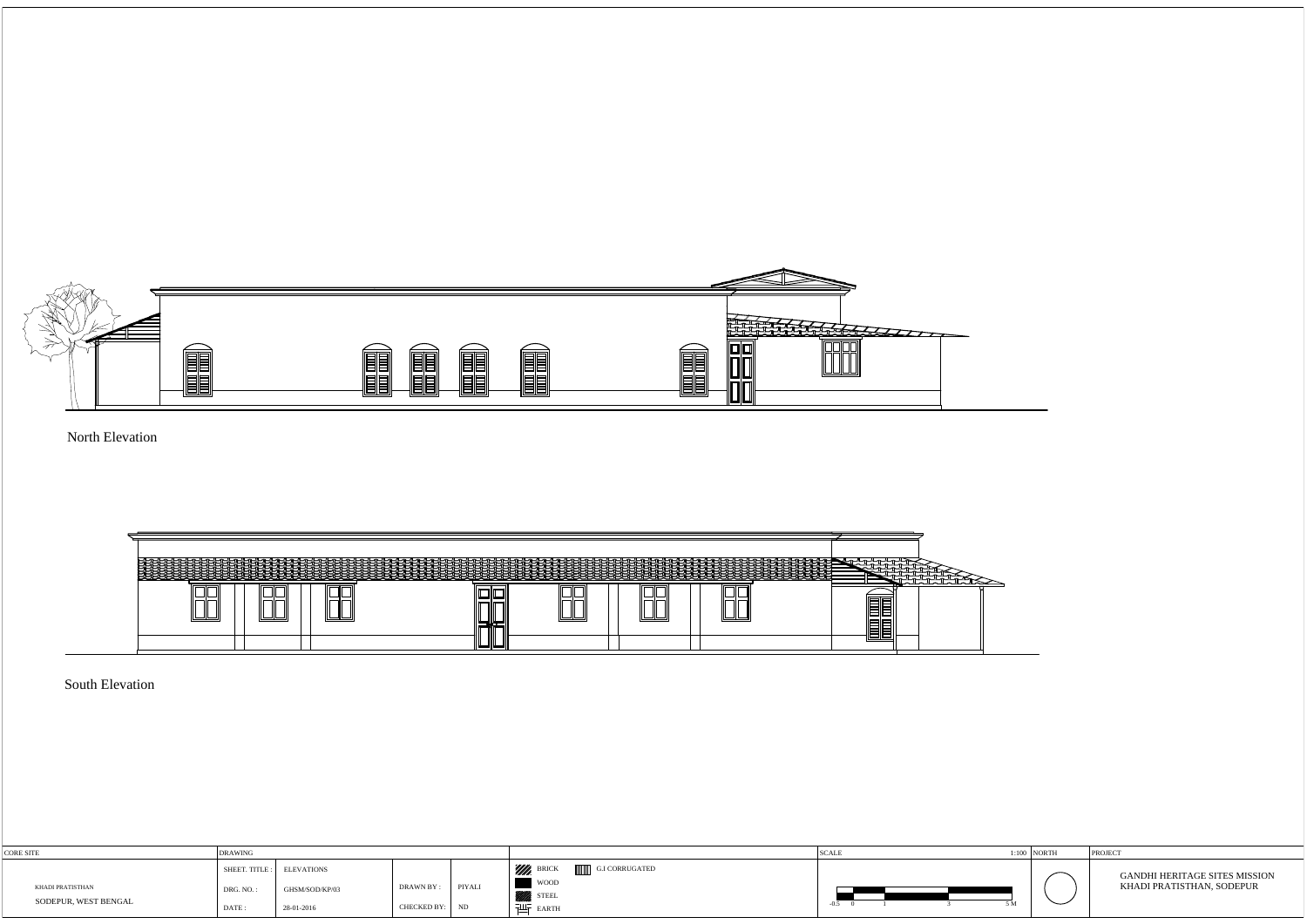

Front Elevation



Back Elevation

| CORE SITE                                | <b>DRAWING</b>     |                                                           |                              |        |                                                               | <b>SCALE</b> |         | $1:100$ NORTH |
|------------------------------------------|--------------------|-----------------------------------------------------------|------------------------------|--------|---------------------------------------------------------------|--------------|---------|---------------|
| KHADI PRATISTHAN<br>SODEPUR, WEST BENGAL | DRG. NO.:<br>DATE: | SHEET. TITLE : ELEVATIONS<br>GHSM/SOD/KP/04<br>28-01-2016 | DRAWN BY :<br>CHECKED BY: ND | PIYALI | <i>Willi,</i> Brick<br>G.I CORRUGATED<br>woop<br><b>STEEL</b> |              | <b></b> |               |

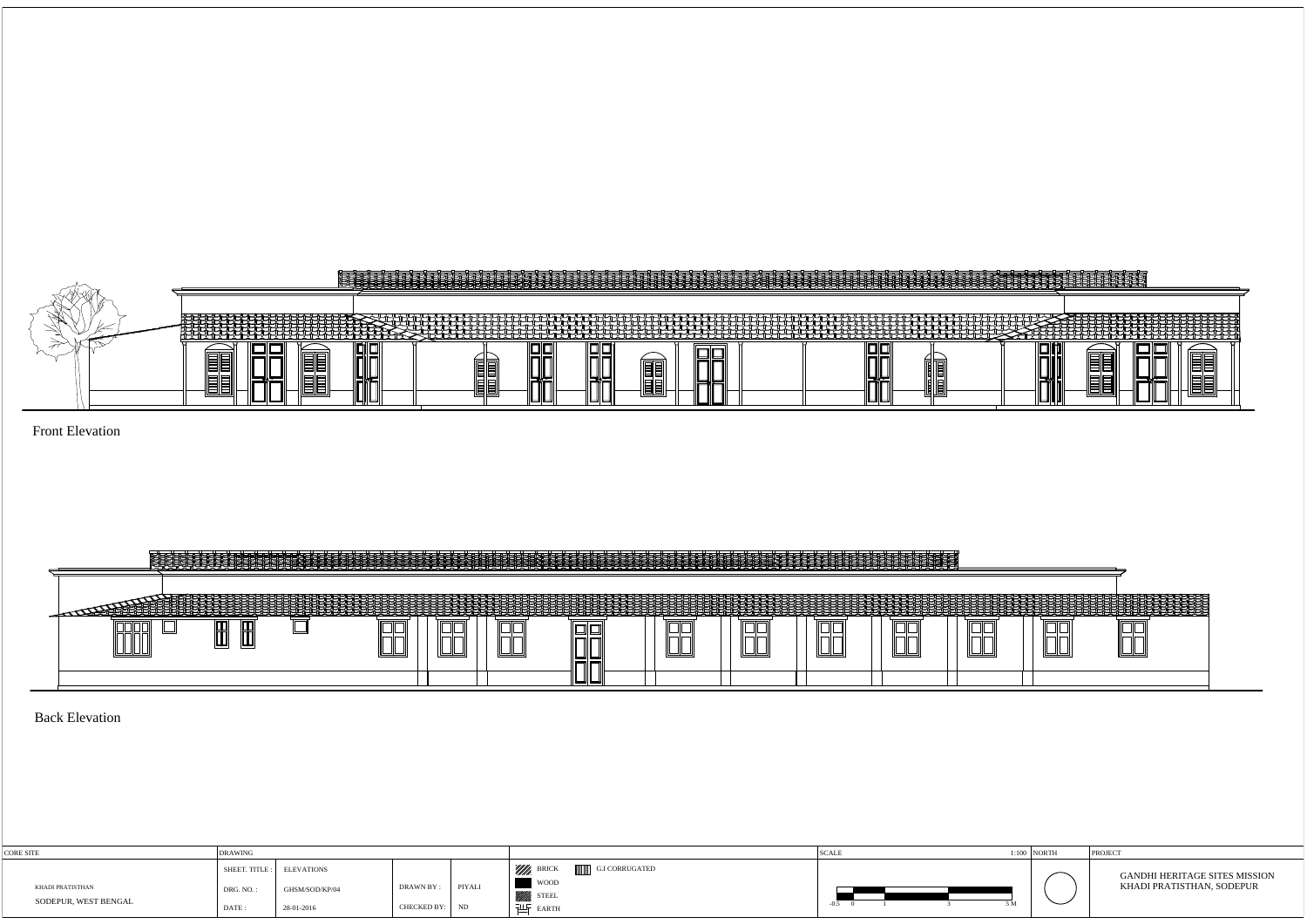

Section at A-A





| CORE SITE                                | <b>DRAWING</b>                                     |                              |                           |              |                                                                                                   | <b>SCALE</b> | $1:100$ NORTH | PROJECT                                                           |
|------------------------------------------|----------------------------------------------------|------------------------------|---------------------------|--------------|---------------------------------------------------------------------------------------------------|--------------|---------------|-------------------------------------------------------------------|
| KHADI PRATISTHAN<br>SODEPUR, WEST BENGAL | SHEET. TITLE : SECTIONS<br>DRG. NO.<br><b>DATE</b> | GHSM/SOD/KP/05<br>28-01-2016 | DRAWN BY :<br>CHECKED BY: | PIYALI<br>ND | <i>Willi</i> , BRIC<br>G.I CORRUGATED<br><b>WOOD</b><br>STEEL <sup>3</sup><br>$\frac{1}{2}$ EARTH | F M<br>-0.5  | ─             | <b>GANDHI HERITAGE SITES MISSION</b><br>KHADI PRATISTHAN, SODEPUR |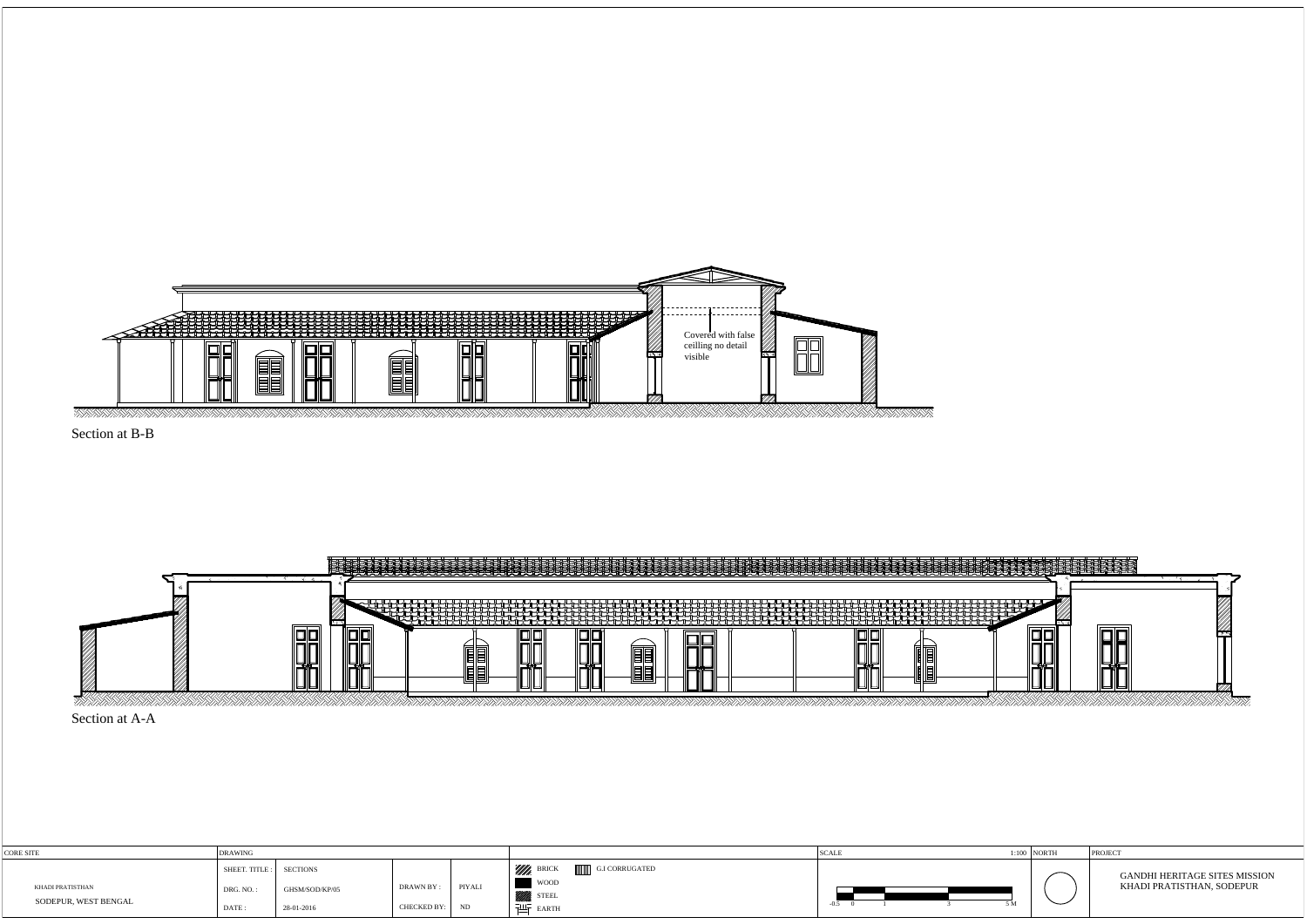## **Gandhi Memorial Ashram, Sodepur West Bengal**

## **Details**

Name of building: Gandhi Memorial Ashram Other names: Khadi Pratisthan Date of construction: Present use: Part Museum

Condition of building: Good No. of floors: 1 No. of rooms/floor: 9 Area: 6483 sqft (approx) Construction material: Brick, Surki, Lime Surveyed By: Iva Mandal

Current owner: Khadi Pratisthan Trust Board (NGO) Contact Person: Sankar Chakrabarty (Caretaker, Ph no. - 03325638692/ 9339332924) Brief history: • • • • • • • Mahatma Gandhi inaugurated Kalasala at Sodepur Khadi Pratisthan on 2nd January, 1927

- •He had visited Sodepur Khadi Pratisthan several times in 1939, 1945, 1946 and 1947.
- •Gandhiji stayed at Sodepur during crucial days before independence from 9th Aug'1947 to13th Aug'1947 before moving to the riot affected Beliaghta.
- •Historic meeting was held at Sodepur Khadi Pratisthan. Subhas Chandra, Mahatma Gandhi, Jawharlal Nehru participated following Tripuri Congress Conference.
- •Mahatma Gandhi visited Panihati Mahotsabtala Ghat on 18th January. He set off for Noakhali Yatra from Sodepur on 6th November, 1946.